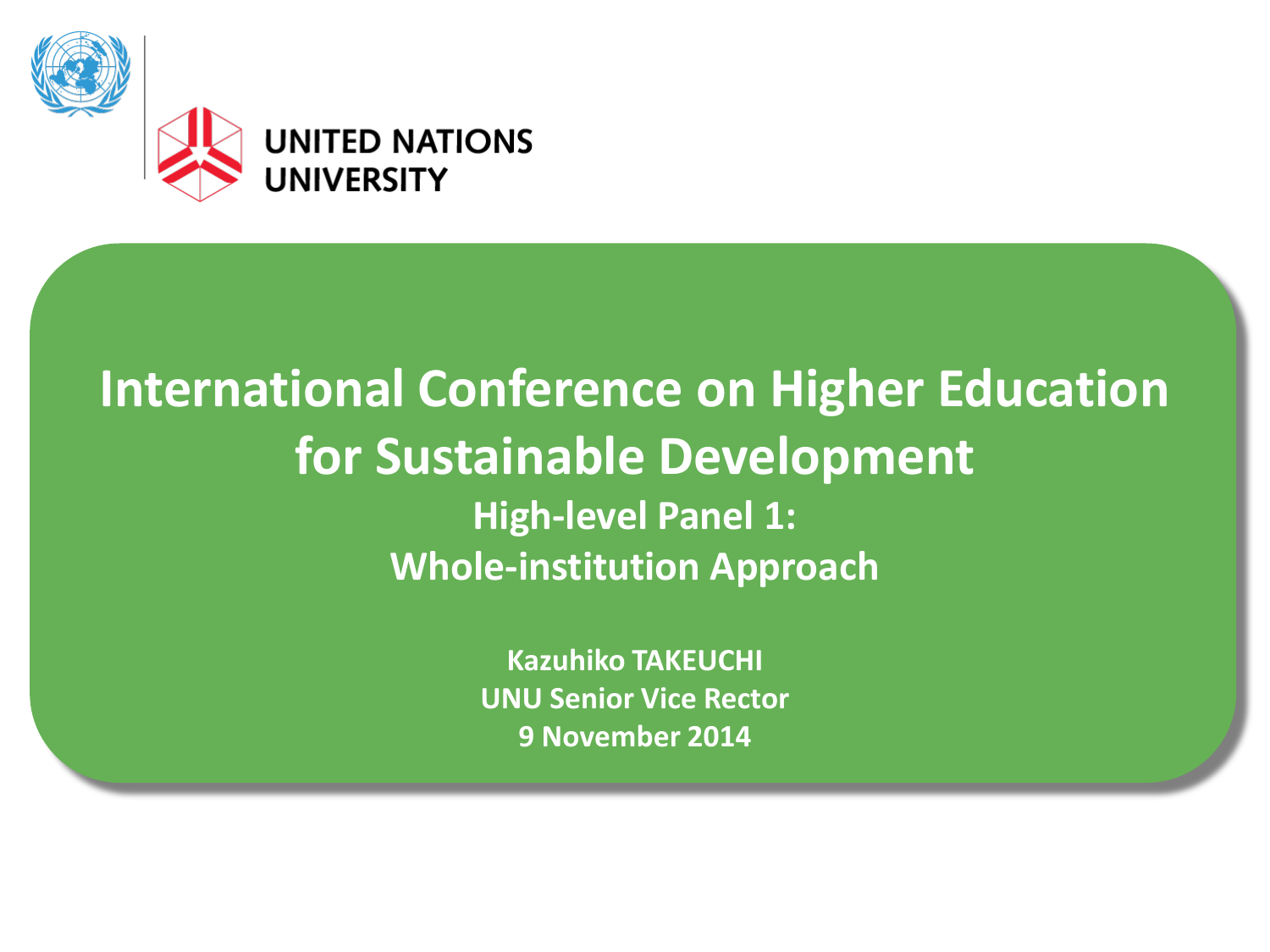## **The Rise of Sustainability Science**

- Importance of **Sustainability Science** is now widely recognized internationally in the 21st Century
- Increasing **challenges of global issues**  such as climate change, biodiversity loss, and poverty in developing countries
- Need for an overarching perspective and **comprehensive approach** – these issues are difficult to tackle with individual subdivided academic disciplines
- Aim to derive long term, global solutions with focus on **regional and intergenerational equality**
- **Capacity development** through education is essential to solve the global issues through Sustainability Science



Journal (SSJ)

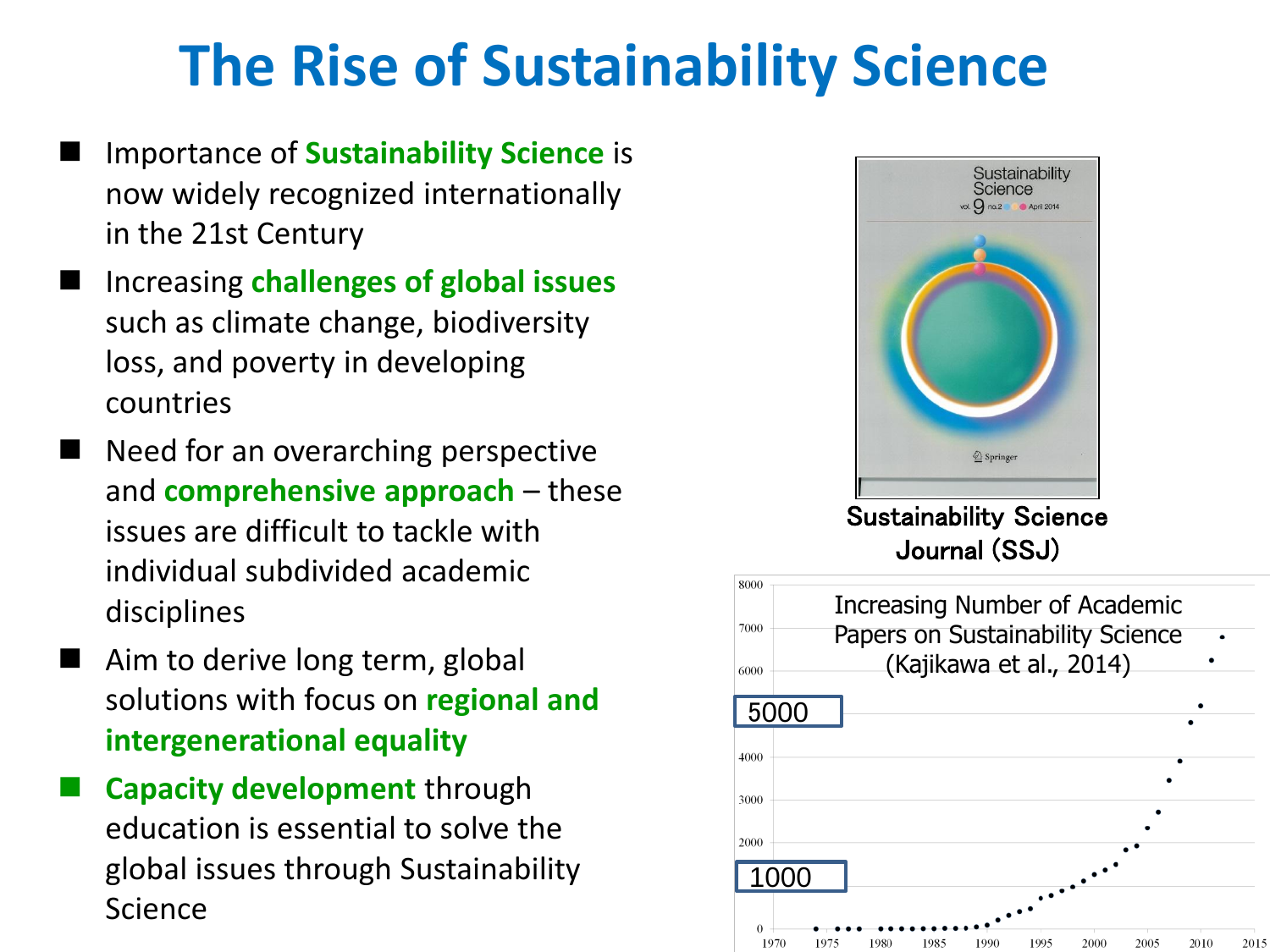#### **What is Global Leadership in Sustainability Science Education?**

- A **clear view of the complexity and severity** of global issues, while having a **positive outlook** for the future
- A comprehensive perspective on the complex relationships between humans and nature as a **social and ecological systems**
- The ability to integrate the findings of specialized research **to formulate solutions for complex problems**
- The ability to **coordinate and integrate** the opinions of different stakeholders
- **Strong leadership in prompting transformation** towards a sustainable society in the international community



Class at UNU



ProSPER.Net Young Researchers' School (Shanghai, 2014)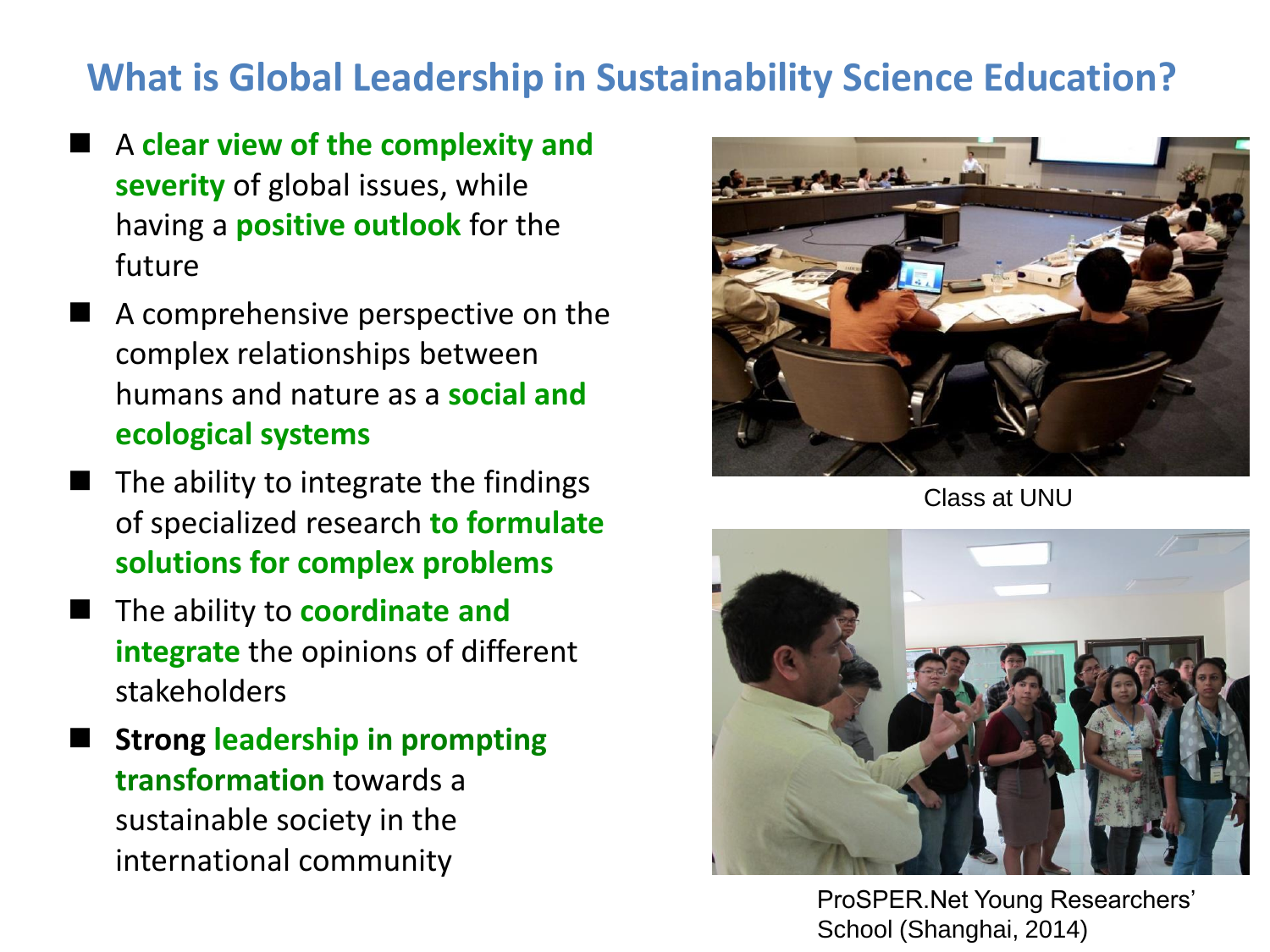## **Enhancing Education in Sustainability Science**

- Sustainability science provides the scientific foundation for recognizing the need for **societal transformation towards sustainability**, and a framework for teaching about sustainability issues.
- At all levels of education, and particularly in developing countries, new methods for teaching science are needed in order to promote **critical thinking and to develop problem-solving skills**.
- The education agenda must incorporate the **humanities and the study of ethics in the ESD curriculum**, with a focus on equity, justice, cultural freedom and other human rights.
- The **role of the research universities** in promoting the application of sustainability science is crucial. We could recognize the positive increase in such programs.
- To overcome the fragmentation of traditional disciplines some universities are also introducing **teaching modules that address complex problems** such as climate change.

(UNU/IR3S/UNESCO Symposium on Sustainability Science held on 19 Sept. 2013)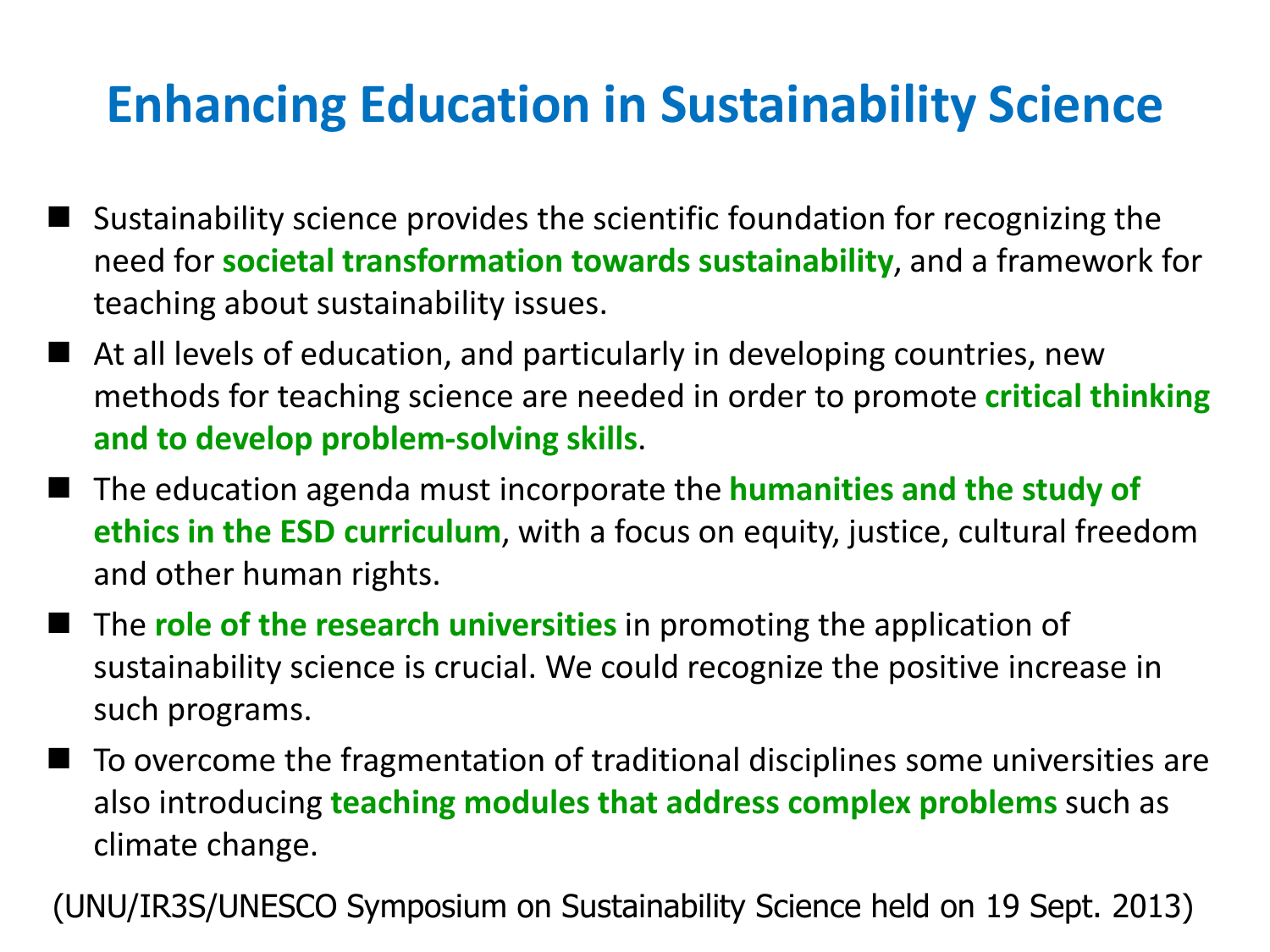

Rio +20 Commitment to Sustainable Practices of Higher Education Institutions

Higher education institution signatories commit to:

5

- **1) Teach sustainable development concepts**, ensuring that they form a part of the core curriculum across all disciplines.
- **2) Encourage research** on sustainable development issues, to improve scientific understanding through exchanges of scientific and technological knowledge.
- **3) Green their campuses** by: i) reducing the environmental footprint; ii) adopting sustainable procurement practices; iii) providing sustainable mobility options for students and faculty; iv) adopting effective programmes for waste minimization, recycling and reuse, and v) encouraging more sustainable lifestyles.
- **4) Support sustainability efforts** in the communities in which they reside.